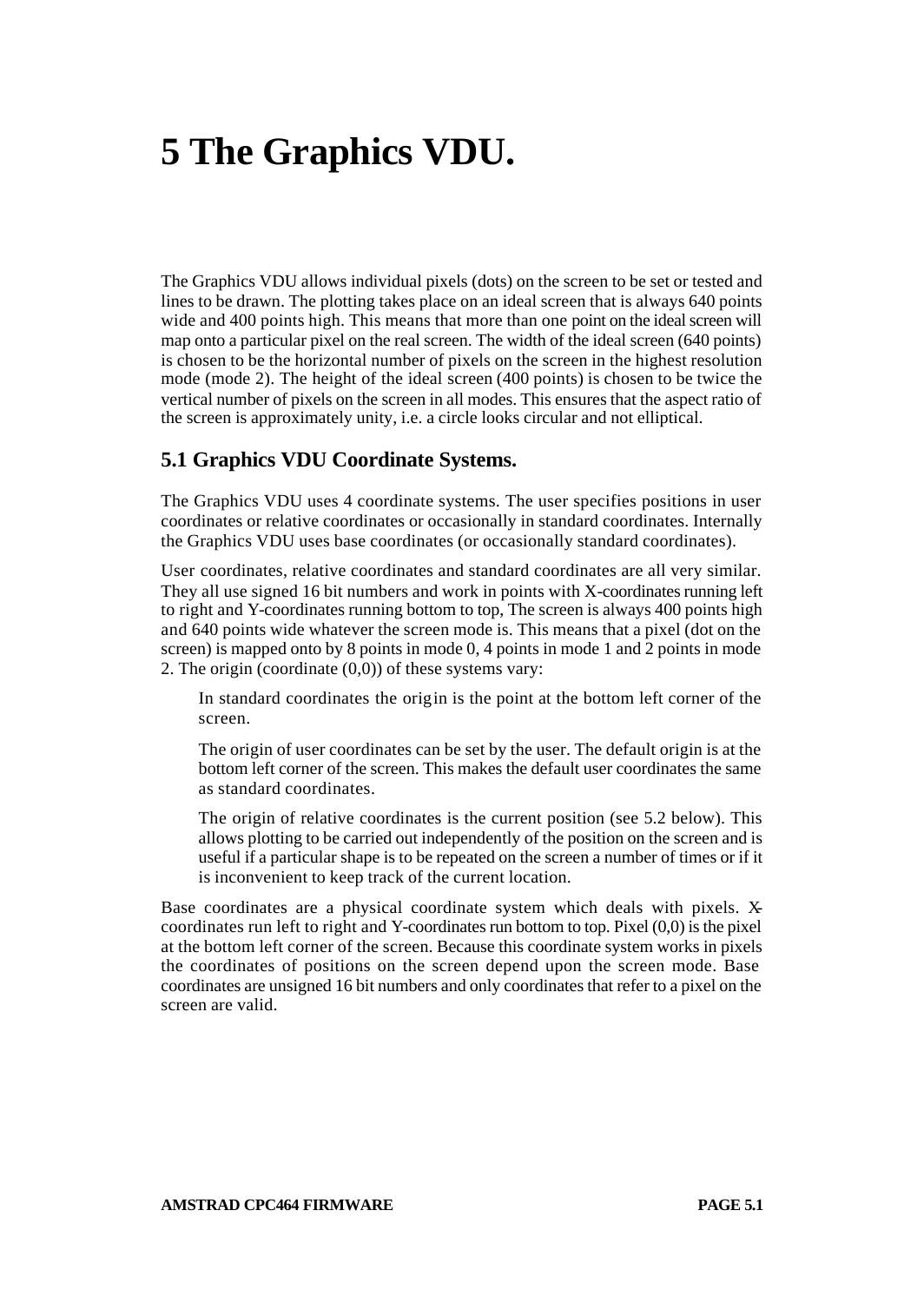Graphics routines convert from relative coordinates to user coordinates, if necessary, and then from user coordinates to base coordinates before accessing the physical screen. During the latter conversion there is a loss of accuracy because of the mapping of multiple points onto a single pixel. This could make shapes drawn on the screen appear asymmetrical (particularly circles) but the Graphics VDU avoids this by rounding the coordinates towards the user origin. Thus symmetrical shapes should be drawn symmetrically about the user origin to take advantage of the rounding. If the shape is not centred on the user origin then the asymmetry may reappear.

## **5.2 The Current Graphics Position.**

The Graphics VDU stores a current position. This is the user coordinate of the last point specified to the Graphics VDU (or the origin after clearing the graphics window). The origin of relative coordinates is specified to be at this point, thus relative coordinates are an offset from the current position.

When drawing a line one end is at the position specified while the other end is at the current graphics position. When drawing a character on the screen using the graphics character write routine the character is placed with the current graphics position being the top left corner of the character.

After plotting or testing a point or drawing a line the current graphics position is moved to the position specified. After writing a' character the current graphics position is moved right by the width of a character ready for the next character to be written.

### **5.3 Graphics Pen and Paper Inks.**

The Graphics VDU has a pen (foreground) ink and a paper (background) ink. The graphics pen ink is used to plot pixels, to draw lines and to set foreground pixels when writing characters using the graphics write routine (see 5.6 below). The graphics paper ink is used to clear the graphics window and to set background pixels when writing characters or drawing lines.

The pen and paper can be set to any ink valid in the current screen mode (see section 6.2). The default has the paper set to ink 0 and the pen set to ink 1. Changing the pen or paper ink does not change the screen it merely alters how pixels will be written in the future.

### **5.4 Graphics Write Mode.**

Pixels plotted by the Graphics VDU are plotted using the current graphics write mode. This specifies how the ink to be plotted interacts with the ink a pixel is currently set to.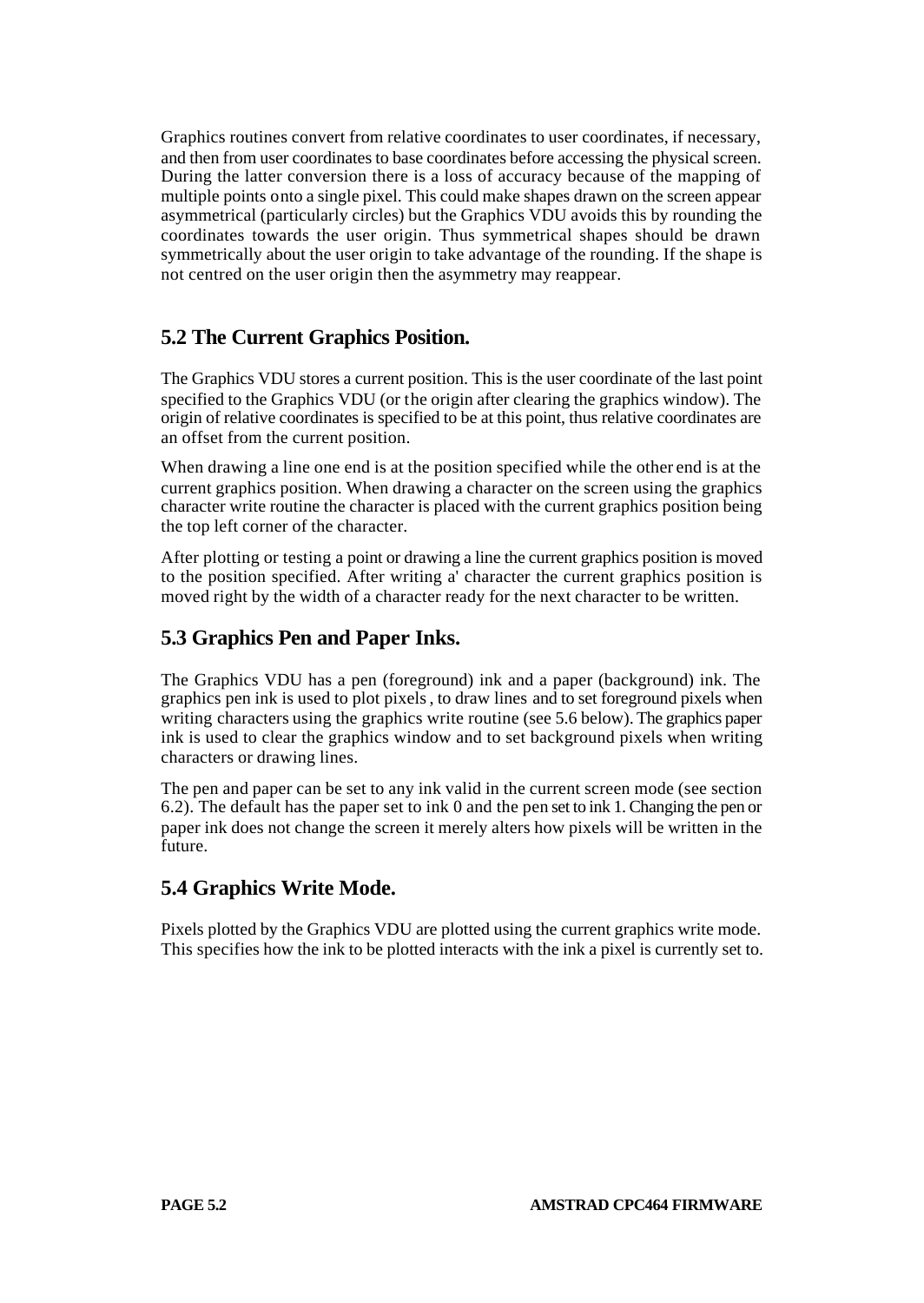There are four write modes:

| $0:$ FORCE:      | NEW -      | $=$                       | <b>INK</b>         |
|------------------|------------|---------------------------|--------------------|
| 1: EXCLUSIVE-OR: | <b>NEW</b> | $\equiv$                  | <b>INK</b> xor OLD |
| 2:AND:           | NEW.       | $\mathbf{r} = \mathbf{r}$ | INK and OLD        |
| 3:OR:            | <b>NEW</b> | $\equiv$                  | INK or OLD         |

NEW is the ink that the pixel will be set to. OLD is the ink that the pixel is currently set to. INK is the ink that is to be plotted.

The default Graphics write mode is FORCE mode. The Text VDU always sets pixels as if it is operating in this mode. Also the graphics window is cleared by writing in FORCE mode irrespective of the actual write mode.

Provided that suitable ink settings are chosen, AND mode and OR mode allow particular bits in a pixel to be cleared or set. This allows the Graphics VDU to write in 'bit planes' and by choosing the colours of the inks carefully overlapping shapes can be drawn and automatically hidden behind one another.

If the inks are chosen suitably, EXCLUSIVE-OR mode can be used to plot over the current contents of the screen. It is also useful because a shape can be removed from the screen by redrawing it since exclusive-oring with the same ink twice restores the original setting of a pixel.

The graphics write mode may be set by calling SCR ACCESS or by using a control code (see Appendix VII).

### **5.5 Graphics Window.**

The Graphics VDU allows a single window to be specified. This allows the user to mix text and graphics on the screen without them interfering with each other. If the text windows are allowed to overlap the graphics window then the contents of the graphics window will be moved when the text windows are rolled. The graphics window cannot be rolled.

When plotting points, drawing lines or writing characters no pixel outside the graphics window is ever written. Unlike the text windows no action is taken to force a point inside the window - actions outside the window will be lost. Conversely, when testing points, points outside the window are all deemed to be set to the current graphics paper ink. Points inside the window are written and read as expected.

The graphics window is related to a specific area of the screen and not to the user coordinate system. Thus, changing the origin of the user coordinate system will not move the location of the window on the screen although it does change the user coordinates of points in the window.

The default graphics window, set at EMS and after changing screen mode, covers the whole of the screen.